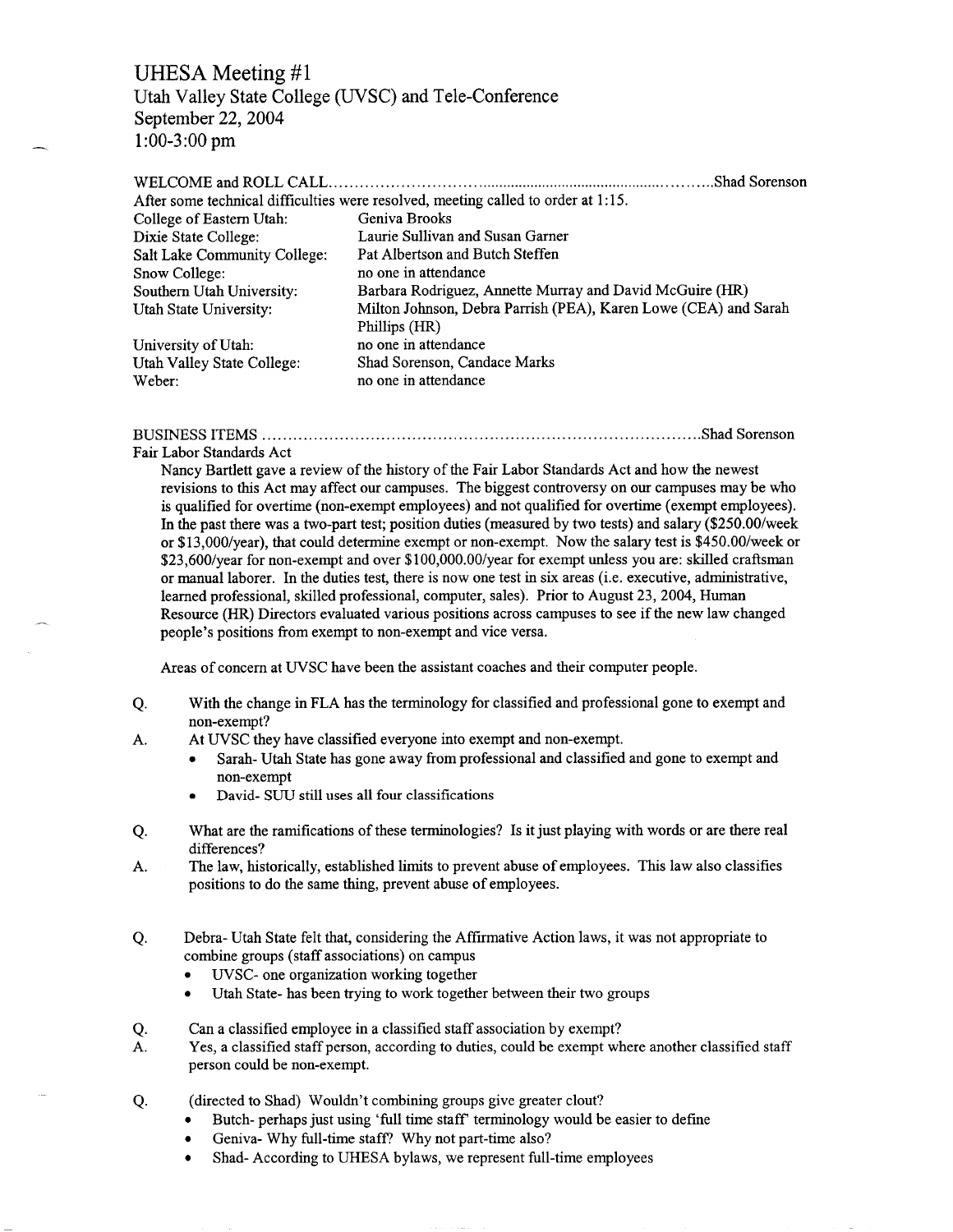- Pat- SLCC is revising their constitution and bylaws since they work with a lot of part-time and their bylaws currently states full-time staff also
- Q. As positions are evaluated, are new job descriptions determined? What about overload policy for exempt staff?
- A. New job descriptions is an ongoing process required by current laws, etc. This will also allow HR to look at positions and, now, evaluate how the job is classified—exempt or non-exempt. The safe harbor is to make everyone non-exempt and pay overtime.
	- Utah State has a straight time policy where staff is limited to eight hours/week that they can work overtime and receive eight hours of pay or comp time. This was designed for staff who wanted to teach as adjunct faculty.
	- Pat- Six administrative assistants' job descriptions were redefined and consequently they were down-ranked. Their pay was not decreased by they all were afraid of how that would look in their personnel files. HR agreed to write a letter explaining that the down-ranking was due to job redefinition and not to performance.
	- Nancy- we need to remember, or realize, that a new job definition is not a demotion. HR is just making sure their position is described properly.
- Q. When an employee received a change in grade level, salary, etc., isn't there an obligation to notify the employee?
- A. Notification isn't mandated by law, but probably is proper.
	- Pat- in our case it was only a grade level change, no loss of income, but earning potential may have been affected as they may be capped or peaked at the new level
	- UVSC does not have an earning cap
	- David- it seems that you would want to state the business reason behind the change and indicate it was because of that, not discrimination
	- Butch- asked if the changes at UVSC happened prior to the revise FLA laws?
	- $Pat ves$
	- Butch- there is a thing called fiduciary, we need to be sure what the motivation for the change was
	- Nancy there is nothing in the law
	- Their staff association is trying to get on the Salary Advisory Committee and the Job Evaluation Committee to be aware of how and why changes are made
	- Shad suggested that staff association representatives meet with HR monthly to stay apprised of issues.
	- Laurie pointed out that at her institution when changes are made, i.e. exempt to non-exempt, benefits also change: rate at which vacation time is earned, etc.
	- At UVSC, when the changes were made everything remained harmless. That is to say that if an employee was with TIAA and changed to a non-exempt, they could remain on TIAA rather than having to switch to URS.
- Q. We all know of situations where we are expected to work longer hours to get the work done.... How many of us don't have over 40 hours every week?
- Q. Does Utah State still have a policy that allows an exempt employee four hours of leave per week without accounting for it?
- A. Yes, this is done on the honor system, but supervisors have to monitor it. There have been cases of abuse of this policy.
- A. The supervisor's responsibility is to monitor work load—it is abusive if every week you're working 50-60 hours Some offices have those people that are just known work-aholics. It is also the supervisors job to send them home. All studies show that having balance in your life makes you a better employee.

With these new changes, we also considered the financial impact it would have on institutions. Financially, it had the greatest impact with non-exempt employees. Exempt employees just stay until the job is done.

Dixie reported that they have just been mandated by the president to have two staff associations. One for exempt and one for non-exempt staff employees. Issues, such as overtime, salary inequity, low use of vacation time, are all issues they had not thought about brining up. About half the exempt employees chose to stay with the classified employee staff association.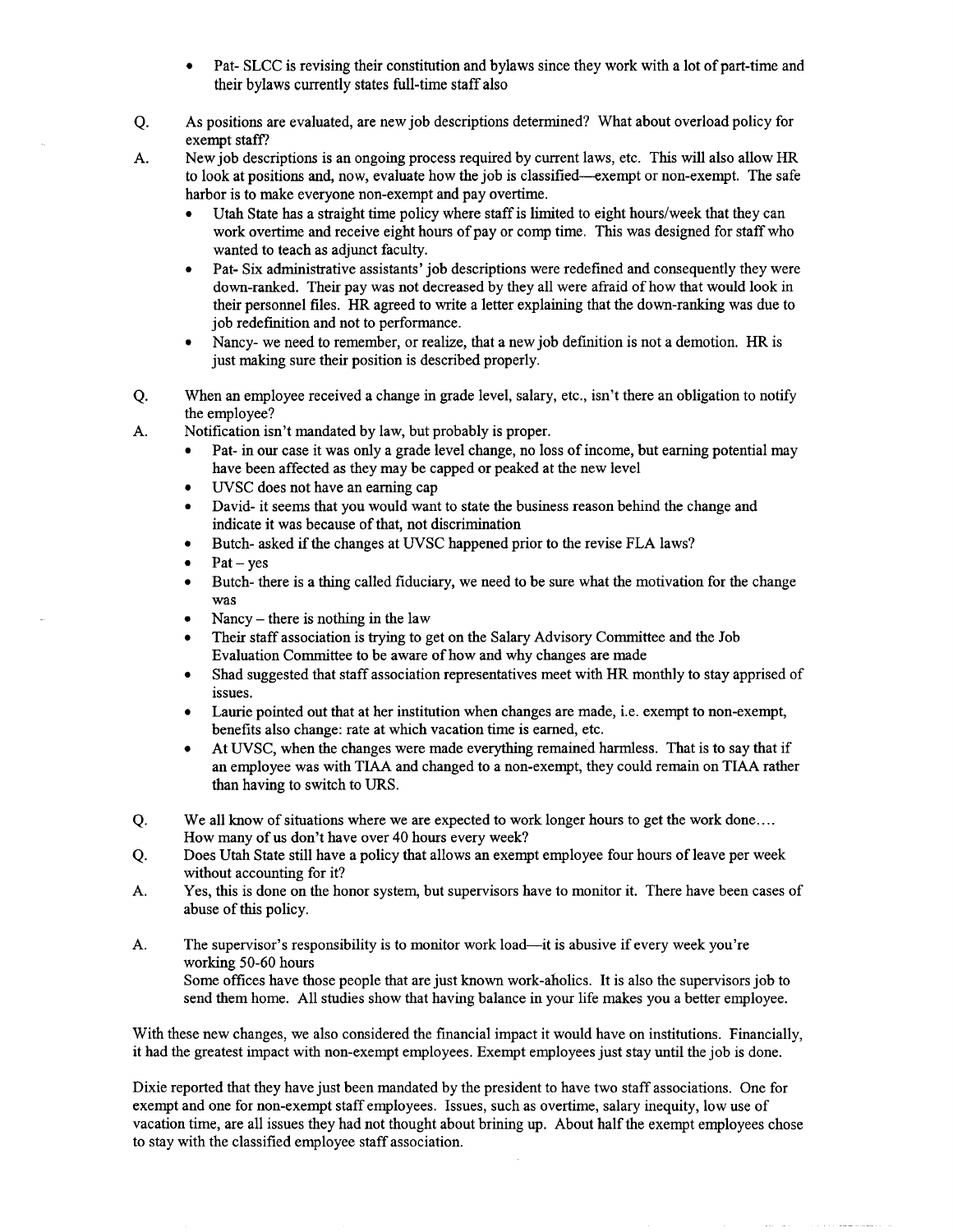CEU has two associations and they are trying to come together to one. They are currently in the discussion stage, but are seriously looking at joining forces.

Shad did not want to make a statement regarding UHESA's stand on having one or two associations. Butch felt this was a good idea as UHESA just represents staff employees.... no other differentiation is stated.

Milt commented that sometimes having two groups gives more clout or ability to convince others on issues.

Approve Minutes from August  $5<sup>th</sup>$  and  $6<sup>th</sup>$  Annual Meeting (emailed 9/20/04) Several minor corrections were made to the minutes:

- Spelling of Susan Gardner to Garner, Barbara Rodriquez to Rodriguez on p 1.
- Removal of "and lies" in fourth paragraph of p. 2, change "two representatives" to one or more representative on last line of p. 4.
- CEU capital facilities requests were clarified; CEU: Price Campus Fine Arts and CEU: San Juan Campus- Student Center, p. 5
- President Elect nominees: Geniva Brooks, College of Eastern Utah, not Central Eastern University, p. 7

Pat made motion to accept the minutes as corrected. Laurie Seconded. Minutes were approved as corrected. Shad will make corrections in the minutes and send them to Teresa to post.

HR personnel were excused.

### **Institutional Report Template**

Shad is sending out the grid today. Please be sure to **use** 3rd **week numbers,** and return to him as soon as possible.

Pat expressed concern as it seems that some of the information is almost considered "secret" and is hard to find.

#### **Approve 04-05 UHESA Goals (emailed 9/20/04)**

Goals for 2004-2005, as listed on page 4, 13 and 14 of previous minutes reflect many legislative issues. Shad asked Butch to take goals 1-7 (page 4 of the minutes) and the two other goals (page 13 of the minutes) to committee to come up with one legislative goal. Review of the death benefit was also a goal UHESA wanted to address. Butch will address that also.

### **UHESA Committee Report**

Dave Buhler has been assigned to be the UHESA contact on the Board of Trustees. Butch has a good report with Dave. Butch feels that in order to not inundate Dave's office, we should have Shad or Butch be the contact people with Dave. Shad agreed.

- 1. UHESA Day is scheduled for Friday, February 4, 2005. Butch has scheduled the largest room, seats 140 people, and there did not appear to be any conflicts with other scheduled operations on that date. We will get the word out to all institutions to reserve that date.
- 2. Higher Education Appropriations Committee and Board of Regents will meet on October 19, 2004 at the Regents office. Candace reported that the Higher Ed Appropriation Committee will be meeting on October 1, 2004 at Snow College- South. They may be receiving their revenue projections at this meeting.

Butch has met with the Utah Council of Faculty Senates. They are looking at working together on some issues to make their voices stronger. Their meetings are open to the public and a representative from staff could come if desired.

Markus was going to go to the last Board of Regents meeting, no one knew if he had made that or not.

Pat and Butch will go to the October Board of Regents meeting.

3. Butch would like to write a letter to send to constituents to send to the Board of Regents stating our concerns and what we would like to see happen.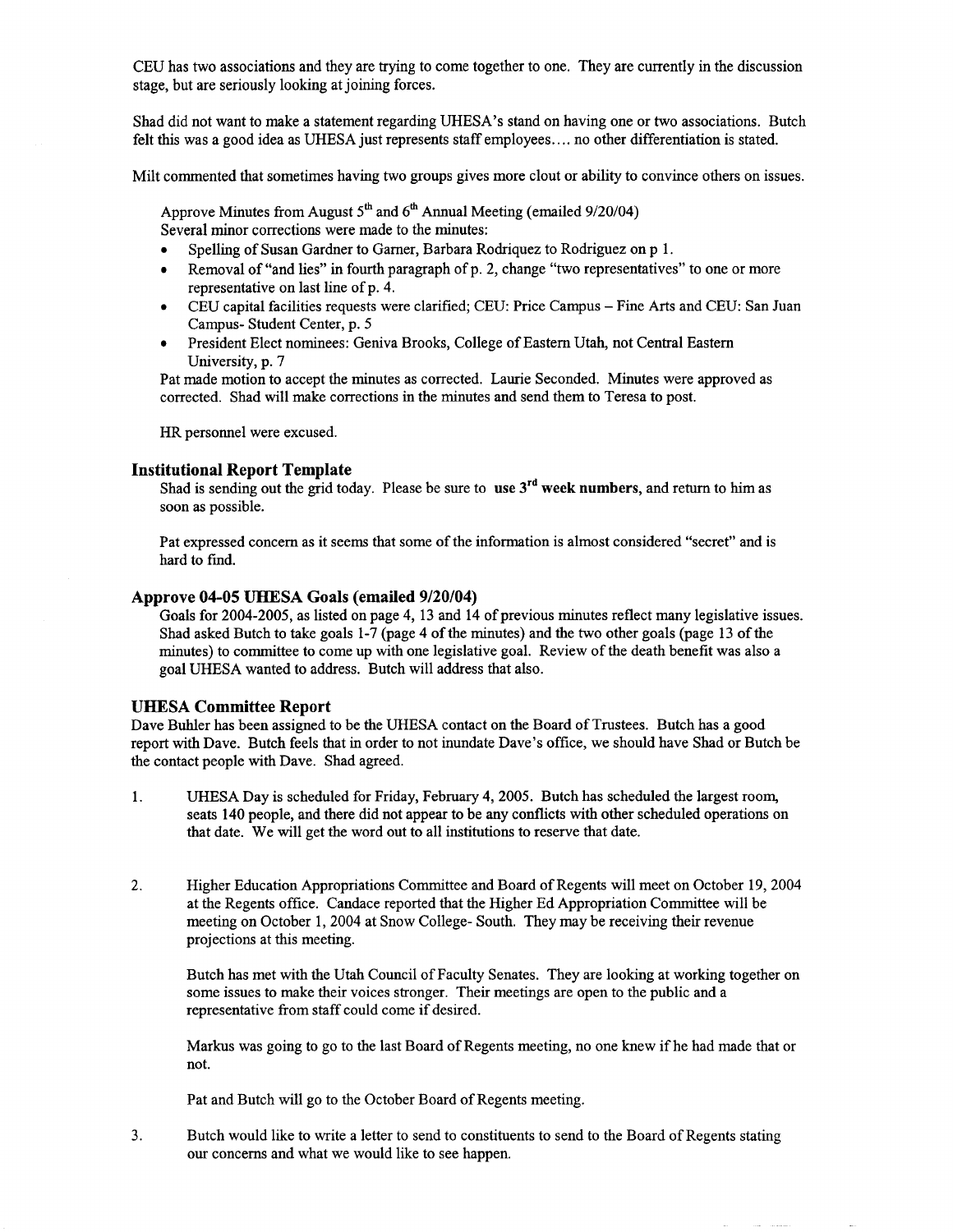Candace reported that the Regents are not going to ask for enrollment growth fund. They are going to ask for a 3% salary increase for state employees and possibly an equity increase. Butch said that is what he had heard also.

4. Review of legislative representatives for each institution: CEU- Kelli Curtis for classified staff Dixie- Rob Snow SLCC- Lou Brackett Snow- ?? SUU- Jake Johnson Utah- Liz Allred UofU-Jim White UVSC- Clint Moser Weber- ??

> Butch will find out about getting additional copies of the video he presented at the UHESA annual meeting on working with your legislators. If he cannot buy copies, he will ask about making a copy for us. Shad asked if he could check on getting DVD's instead of VHS format.

- 5. This is an election year. We need to get information to all the subcommittees. Make friends with the legislators. Ask them their stand on the higher education and let them know our stand on issues, like salary and benefit compensation. Have candidates come and speak at your institutions.
- 6. Amendment 3 and the Death Benefit issue with the Utah State Retirement System were discussed.

Annette made a motion to hold UHESA day on February 4, 2005 at the capital. Laurie seconded. Call for discussion.

Butch is working to coordinate with the Faculty Senate leaders to come on the same day. Candace reminded everyone that new legislation passed last year that takes control from the president of our institutions. However the legislature says to spend the money, is how it is distributed.

Pat reported that their Faculty Association is going to disassociate themselves with the American Federation of Teachers.

Call for vote. The vote was unanimous to hold UHESA Day at the capital on February 4, 2005. NOTE: AFTER THE MEETING THE DECISION WAS MADE TO CHANGE THE DATE, BASED ON INFORMATION RECEIVED FROM A REPRESENTATIVE WHO WORKS AT SLCC.

Shad felt we should just move forward as an association and try to connect with faculty leadership.

Weber State meeting with two tiered program started last year. 2<sup>nd</sup> tier tuition can be used as desired—this year the Board of Regents have stated that the  $2^{nd}$  tier tuition money is marked for Operations & Maintenance (O&M).

Barbara wondered if anyone had heard what the legislators were looking at as far as benefits go, not just salary. Barbara heard that we could expect some losses in benefits.

Candace reported that their Human Resource office is doing a Richness Index Study, looking at benefits. The Board of Regents wants all institutions at the same level by 2006. Shad will ask if someone, possibly Dave Buhler, could attend our next meeting and give a presentation on the richness index.

Next meeting will be: Wednesday, November 3, 2004 at 1:00. On the agenda will be: Institutional Report Information, Richness Index of institutions

Laurie made a motion to adjourn. Pat seconded. Meeting adjourned at 3:10 pm.